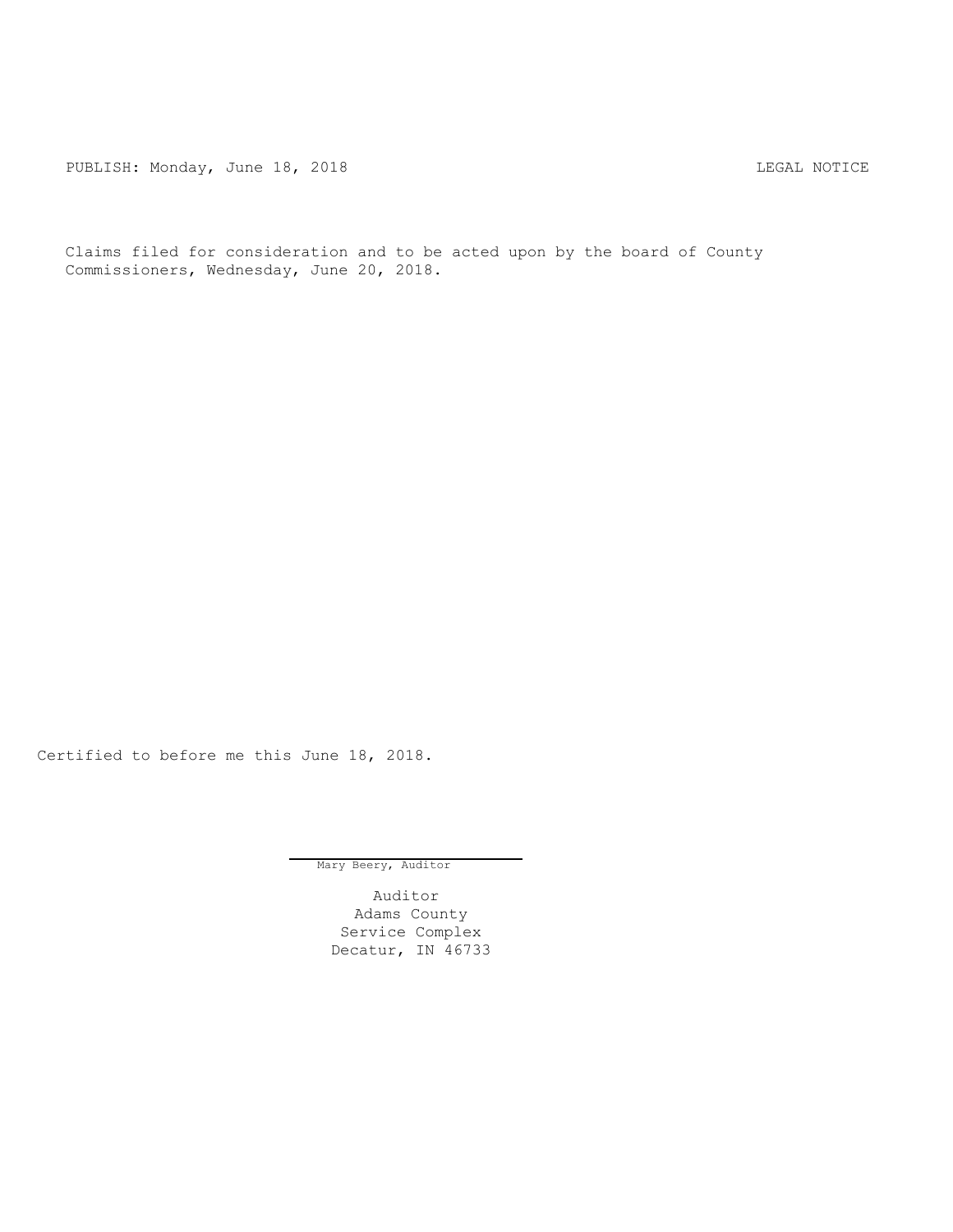

## **Claims Docket for Newspaper Adams County, Indiana**

## For Period: **5/17/2018** to **6/6/2018**

*313 W. Jefferson St. Decatur, IN 46733 (219) 724-2600*

## Date Claims to be Paid: **6/20/2018**

| Vendor                                   | Amount            | Vendor                                 | Amount               |
|------------------------------------------|-------------------|----------------------------------------|----------------------|
| Adams County Council On Aging, Inc.      | 2,400.00          | Adams County Economic Development Corp | 61,309.04            |
| Adams Memorial Hospital                  | 38,945.15         | Adams County Solid Waste               | 352.02               |
| Appraisal Research Corporation           | 8,888.38          | Berne Ready Mix                        | 962.35               |
| Berne Police Department                  | 108.00            | <b>Berne Witness</b>                   | 34.04                |
| Suburban Propane LP                      | 104.50            | <b>Charles Bowers</b>                  | 2,333.33             |
| Chet's Pest Control                      | 140.00            | Cintas Location #338                   | 180.71               |
| City Of Decatur                          | 3,327.11          | <b>Complete Printing Service</b>       | 870.00               |
| Decatur Daily Democrat                   | 141.80            | Decatur Police Department              | 152.00               |
| Everett Refrigeration & Electric         | 302.50            | Geneva Police Department               | 64.00                |
| Gordon Food Service                      | 5,320.06          | Haywood Printing Company               | 329.85               |
| <b>Heller Nursery</b>                    | 28.50             | Hilty Engine Service                   | 236.31               |
| I.C.O. Training Fund                     | 12.00             | Indiana State Police                   | 120.00               |
| Innovative Concepts                      | 29.99             | Lehman Feed Mill                       | 4,284.90             |
| Monroe Trophy                            | 490.00            | Monroe Water Department                | 141.21               |
| Moser Motor Sales, Inc.                  | 48.21             | National Oil And Gas                   | 658.74               |
| Park Center                              | 1,836.00          | Portland Motor Parts, Inc              | 590.98               |
| Roto-Rooter                              | 200.00            | Selking International                  | 896.79               |
| Sport Form                               | 69.50             | Stone-Street Quarries, Inc.            | 892.70               |
| Top Supply Company LLP                   | 137.11            | Town Of Monroe                         | 92.00                |
| Zwick And Jahn Funeral Home              | 1,000.00          | Miller, Burry & Brown, P.C.            | 6,185.79             |
| <b>Smith Trailer Sales</b>               | 5.50              | Imi Irving Material, Inc.              | 2,988.19             |
| Zep Sales and Service                    | 134.38            | Indiana State Bar Associa              | 138.00               |
| Assoc. of IN Prosecuting Attorneys, Inc. | 200.00            | B Secure Alarm Systems, Inc.           | 360.00               |
| Don Myers Plumbing                       | 814.50            | Decatur Fire Department                | 111.27               |
| Adams County Soil & Water                | 13,300.00         | Rhonda Kahlert                         | 60.04                |
| Craigville Diesel Service                | 2,517.89          | Geneva Municipal Utilities             | 75.40                |
| Zurcher's Best-One Tire & Auto Care, Inc | 179.69            | Kristina Nichols                       | 20.83                |
| Ryan Smith                               | 97.50             | Harvest Land Co-op                     | 7,002.04             |
| Koorsen Fire and Security, Inc.          | 6,636.00          | Adams County Truck Repair, Inc.        | 1,356.01             |
| David Lombard, PHD                       | 1,000.00          | Adams County Sheriff's Department      | 214.00               |
| Southeastern Equipment Company Inc       | 2,741.66          | Upper Wabash River Basin Commission    |                      |
| Troyer's Market LLC                      | 2,153.29          | <b>Uricks Trucking</b>                 | 1,000.00<br>2,324.00 |
|                                          | 234.57            | Bi-County Services, Inc.               | 3,276.00             |
| Tracy Heltz Noetzel                      |                   |                                        | 46.64                |
| Barnes & Thornburg                       | 3,753.50<br>22.97 | Michelle Hackenjos                     | 544.90               |
| Alpine Falls, Inc.                       |                   | <b>Stationair's Express</b>            | 4,864.82             |
| Oriental Trading Company                 | 6.96              | Matrix Integration                     |                      |
| Holly L. Degitz                          | 109.00            | Personal Touch Specialities & Gifts    | 543.60               |
| Heath J. Fullenkamp                      | 499.00            | FlexPAC                                | 810.96               |
| Commonwealth Engineers, Inc.             | 43.08             | Decatur Ace Hardware                   | 449.78               |
| WM Imaging Solutions, Inc.               | 30.00             | K-Tech Specialty Coatings Inc.         | 16,872.23            |
| First Response                           | 20.90             | O'Reilly Auto Parts                    | 271.97               |
| William Grimm                            | 46.64             | <b>Rural King</b>                      | 71.87                |
| <b>Central Customer Charges</b>          | 422.42            | <b>NACS Food Services</b>              | 594.00               |
| Attenti US Inc                           | 7,959.55          | Ebberts Seed and Chemical              | 231.76               |
| Dean Amstutz                             | 674.00            | New Holland Tri-County                 | 73.00                |
| Deluxe                                   | 79.03             | Jeffery Sheets                         | 31.24                |
| <b>Advance Auto Parts</b>                | 44.24             | <b>Allstar Communications</b>          | 2,515.12             |
| Frontier                                 | 147.37            | Gerber & Company Foods, LLC            | 1,228.87             |